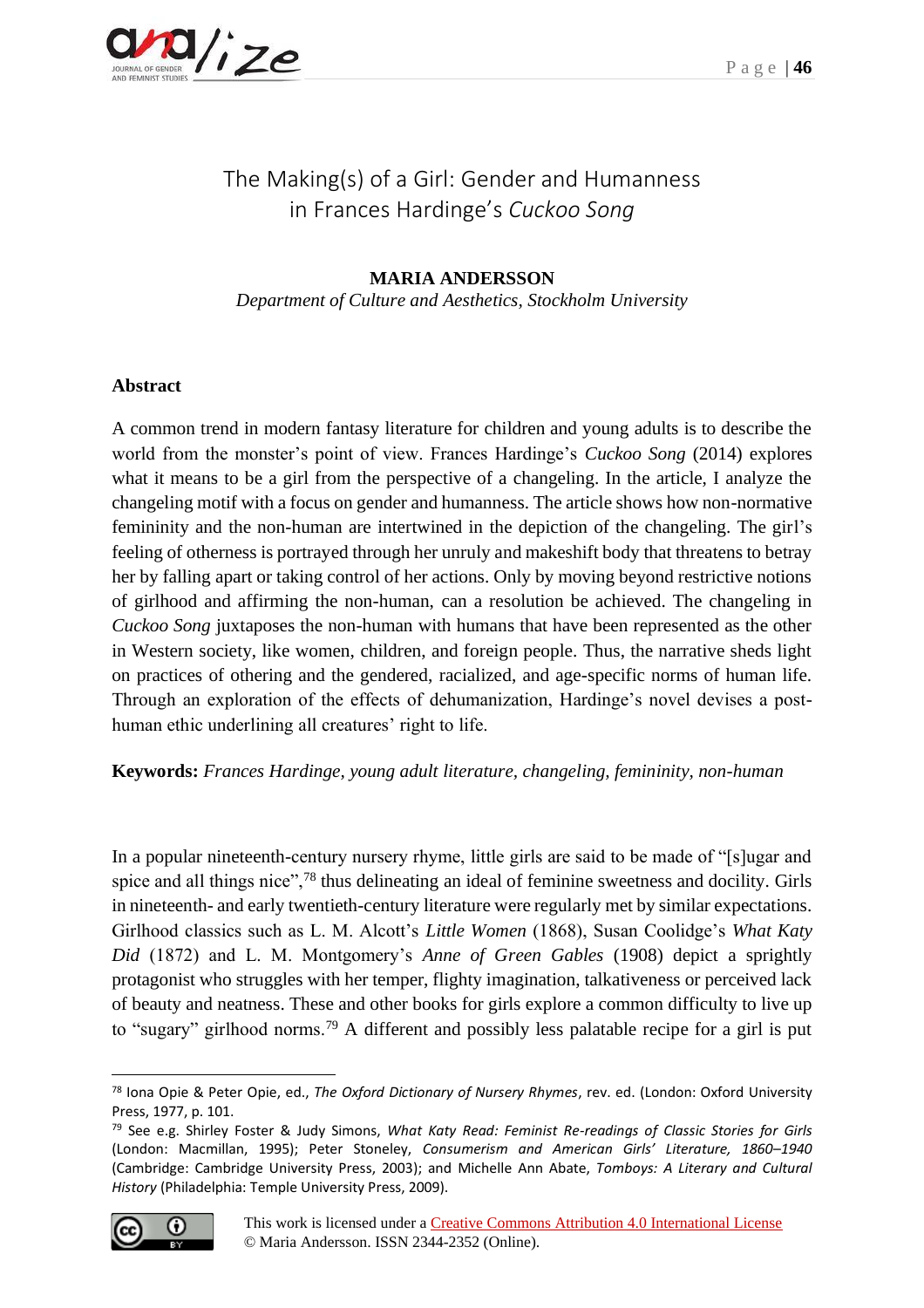

forward in Frances Hardinge's *Cuckoo Song* (2014). The central character Trista is "made of sticks and papers and bits and bobs and thorns and painted eyes".<sup>80</sup> Unbeknownst to her, she is a changeling put in a family as a replacement for their daughter. Trista's memories of a previous life and sense of self are fragmented. While striving to maintain an appearance of normalcy, her queer behavior frequently bewilders her family and herself. Just like her counterparts in many classic books for girls, Trista is trying to make sense of her surroundings and how to fit in.

Frances Hardinge is a contemporary British author of fantasy for children and young adults. Many of her novels are narrated by female characters, who suffer from othering or social invisibility. For example, *A Face Like Glass* (2012) features a heroine that is literally an outsider in her culture and *The Lie Tree* (2015), recipient of the prestigious Costa Book of the Year Award in 2015, explores the restricted agency of girls and women in Victorian England. In these and other stories by Hardinge, contemporary discourses on power, gender, age, and race are de-familiarized and interrogated through narratives that take place in fantasy worlds or in the past.<sup>81</sup> *Cuckoo Song* is set in England in the 1920s and merges elements of historic fiction, fairy folklore and the gothic. This kind of "hybrid genre fusion" is characteristic of both Hardinge's novels and contemporary young adult literature.<sup>82</sup> Trista, too, can be described as a hybrid character. As a lifelike doll made of twigs, she transcends binaries such as animate and inanimate, human and non-human, nature and culture. Her liminal position also enables her to pass between the human city and the fairy world of the Besiders. The experience of being a girl is formulated through these intersections.

In this article, I will analyze the changeling motif in *Cuckoo Song* from the perspectives of gender and humanness. Hardinge's literary method often involves making metaphors or abstract phenomena concrete. In *A Skinful of Shadows* (2017), the protagonist carries other people's souls inside her, illustrating how she is torn between conflicting wills, while the tree in *The Lie Tree* feeds off lies and can only prosper in darkness. It is destroyed when exposed to light, just as shedding light on a lie will rob it of its force.<sup>83</sup> The changeling motif in *Cuckoo Song* similarly gives a tangible form to adolescent fears, in the words of Geoffrey Miles, "of being an outsider, a misfit, an alien in the family or in the normal adult world".<sup>84</sup> Miles reads

<sup>80</sup> Frances Hardinge, *Cuckoo Song* (London: Macmillan Children's Books, 2018), p. 116. Further references to the novel will be given within parentheses in the main text. Trista is successively called Triss, not-Triss and Trista in the novel but for the sake of readability I will consistently call her Trista. I will also refer to the family she is placed in as *her* family, since that is how they are described in the main part of the novel. This, however, partly conceals the scrambling of identities and family relations that is at the heart of the changeling motif.

<sup>81</sup> Cf. Blanka Grzegorczyk, *Discourses of Postcolonialism in Contemporary British Children's Literature* (New York: Routledge, 2014), Taylor and Francis eBooks Complete, chap. 5;

Geoffrey Miles, "Cuckoo Songs: The Changeling as Hero," in *New Directions in Children's Gothic: Debatable Lands*, ed. Anna Jackson (New York: Routledge, 2017), Taylor and Francis eBooks Complete, 32–50; and Elizabeth E. J. Gilbert, "The Lures and Limitations of the Natural Sciences: Frances Hardinge's *The Lie Tree*," in *Representations of Science in Twenty-First-Century Fiction: Human and Temporal Connectivities*, ed. Nina Engelhardt & Julia Hoydis (Cham: Palgrave Macmillan, 2019), ProQuest Ebook Central, 133–150.

<sup>82</sup> Gilbert, "The Lures and Limitations," 133. See also Rachel Falconer, *The Crossover Novel: Contemporary Children's Fiction and Its Adult Readership* (New York: Routledge, 2009), Proquest Ebook Central, 2–9.

<sup>83</sup> Lydia Kokkola, "Critical Plant Studies and Children's Literature," in *The Edinburgh Companion to Children's Literature*, ed. Clémentine Beauvais & Maria Nikolajeva (Edinburgh: Edinburgh University Press, 2017), 278. 84 Miles, "Cuckoo Songs," 33.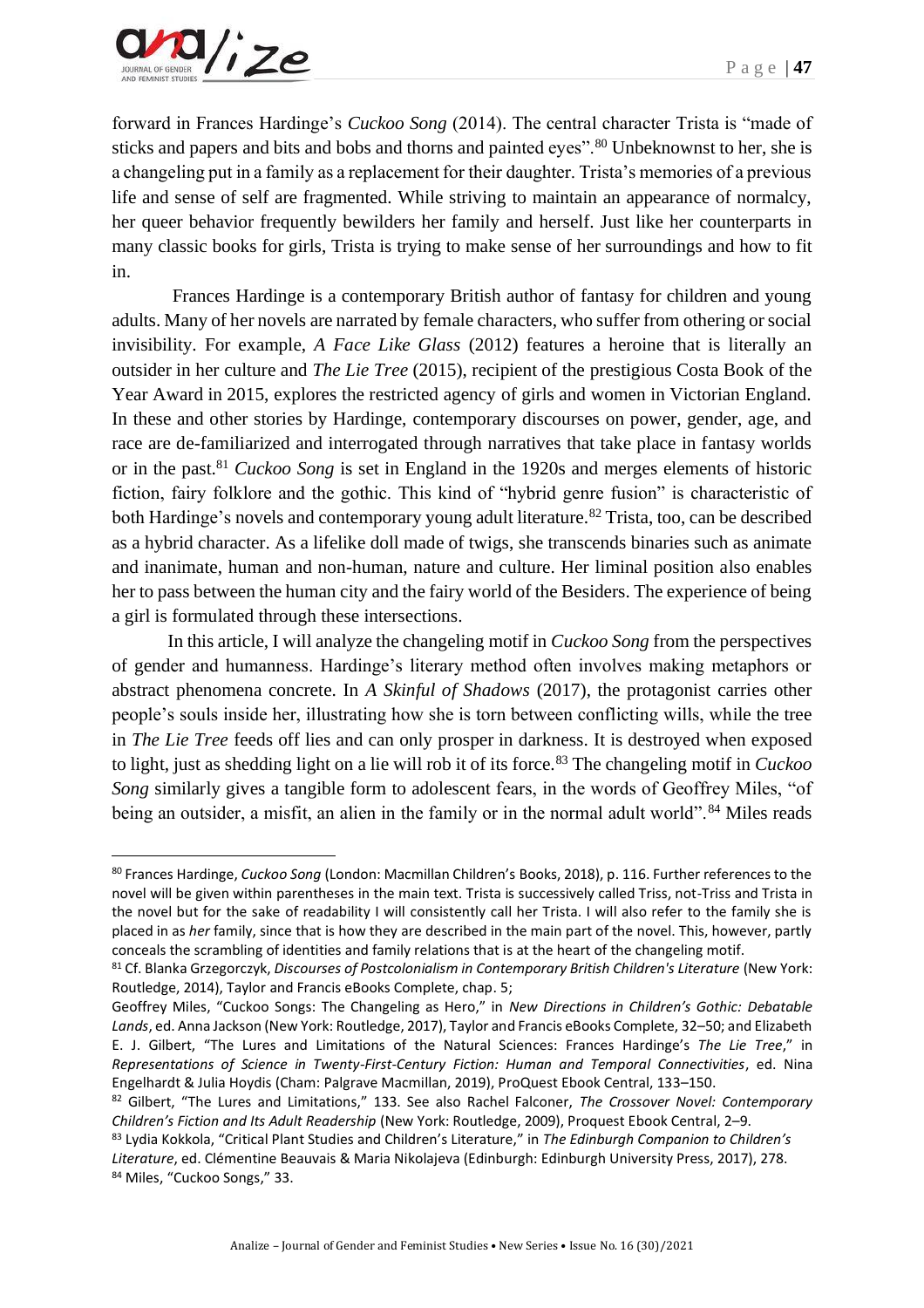

the changeling as a metaphor for a teenager but gives less attention to the changeling as an embodied and gendered being. However, as Trista's process of animation makes clear, being alive is depicted as a corporeal experience in Hardinge's novel, regardless of the body consists of leaves and thorns or flesh and blood. The changeling's physical make-up simultaneously serves as a reminder of traditional representations of women and children as closer to nature than men.<sup>85</sup> Trista is at odds with and struggling to gain control of her unruly body that threatens to revert to the forest material it is made of. By focusing my discussion on the depiction of an embodied femininity, I wish to explore the makings of a girl.

## **Female Scripts**

The 1920s was a time of great transformation and Hardinge's novel utilizes the conflicts of the interwar period as a backdrop for Trista's identity quest. As Miles has pointed out, the thematic centrality of change is implied by the pun at the core of the narrative: "the *changeling* is a figure of *change*".<sup>86</sup> *Cuckoo Song* deals with different reactions to modernity and the characters' handling of historical as well as personal transformation. Hardinge combines historic detail of the 1920s and folklore into a narrative where the vagaries of the modern world and the fairy realm overlap. Fairy stories have often described fairies as creatures of a distant past and suffering in modern times. This idea is incorporated into the novel but, as suggested by Miles, with a twist. Although the Besiders have lost their old haunts in the age of science and exploration, they flourish in the new types of uncertainties that have also been produced by urbanization, industrialization, and the ensuing break with tradition.<sup>87</sup> In particular, the war has generated different gendered scripts. A new generation of women has come forward and they are described in the novel with an allusion to Virginia Woolf's *A Room of One's Own* (1929): "Once they [women] kept to their pretty little paths and didn't step on the grass. But those that worked in the farms and factories during the War have a taste for running their own lives now, haven't they? So, all their menfolk are panicking. Frightened. *Uncertain*." (230)<sup>88</sup> Fairies and independent women both become representations of otherness in *Cuckoo Song*, and they intersect in the guise of the changeling girl.

Hardinge builds on gendered aspects of fairy folklore and its associations between women, children and changelings. According to Carole G. Silver, nineteenth-century England was virtually obsessed with fairies and changelings. Newspapers and courts reported of cases where women and children had been injured or killed by practices of exorcism. Fear of changelings became the focal point of "Victorian anxieties about difference, race and class".<sup>89</sup> Children or human women in liminal states, like brides and recent mothers, were the ones most

<sup>85</sup> See e.g., Val Plumwood, *Feminism and the Mastery of Nature* (London: Routledge, 1993); and Sidney I. Dobrin & Kenneth B. Kidd, "Introduction: Into the Wild," in *Wild Things: Children's Culture and Ecocriticism*, ed. Sidney I. Dobrin & Kenneth B. Kidd (Detroit: Wayne State University Press, 2004), 4–7.

<sup>86</sup> Miles, "Cuckoo Songs," 46.

<sup>87</sup> Miles, "Cuckoo Songs," 41, 44.

<sup>88</sup> In the beginning of Woolf's essay, a woman walks on the grass of a university and is redirected to the gravel path, since only scholars are allowed on the turf. She uses this scene to discuss the ideological and physical obstacles intellectual women faced in contemporary society.

<sup>89</sup> Carole G. Silver, *Strange and Secret Peoples: Fairies and Victorian Consciousness* (New York: Oxford University Press, 1999), ProQuest Ebook Central, 60.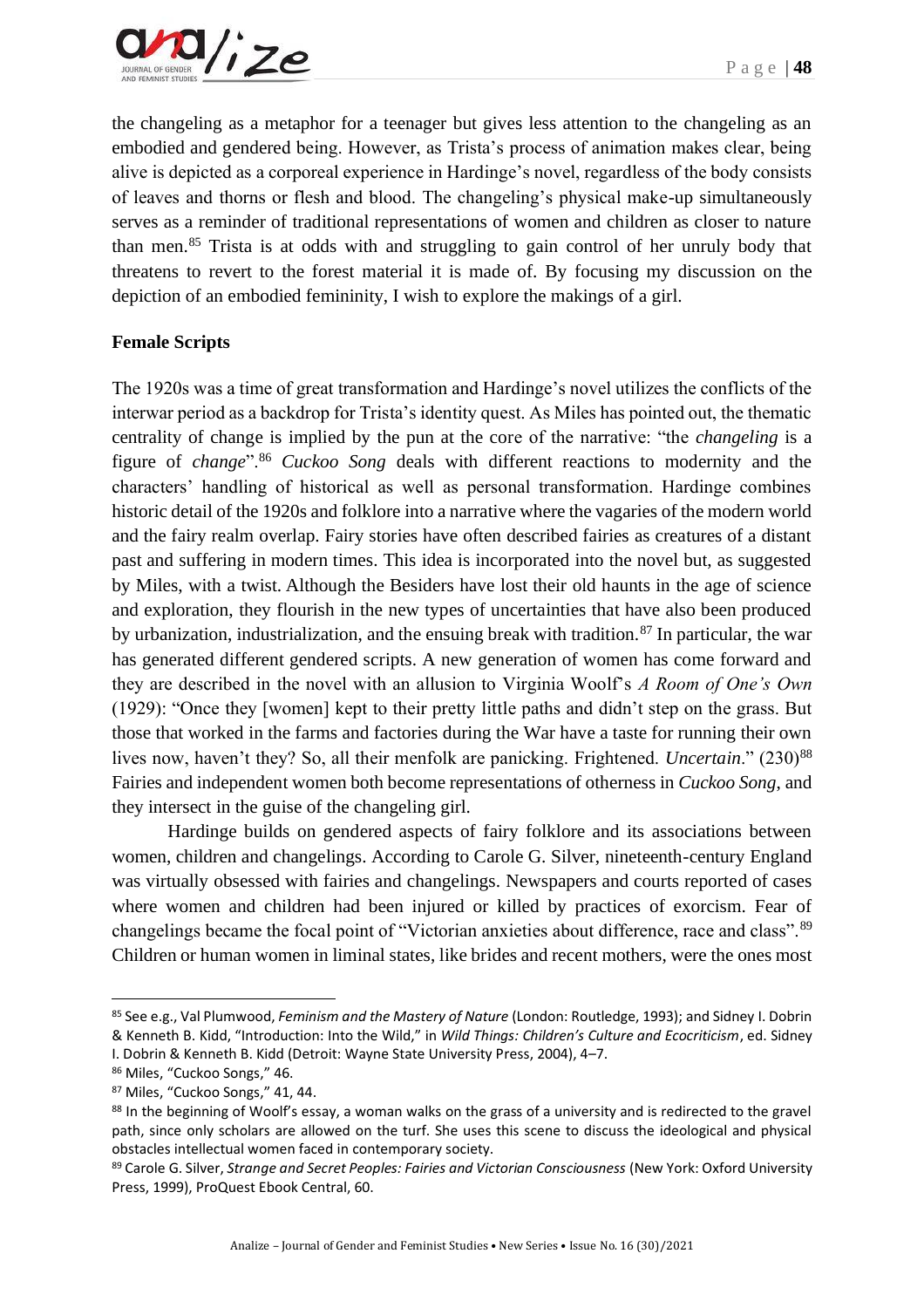at risk of being abducted by fairy people.<sup>90</sup> In *Cuckoo Song*, the communities of Besiders and humans differ in many ways but share an androcentric power structure. All chief agents in the beginning of the story are males while girls and women get caught in their quarrels. One Besider, called the Architect, is constructing new homes for his people. He has asked a fairy doll-maker, the Shrike, to create Trista in order to replace Triss, a human girl whose father has angered the Architect by breaking a building contract. Another human, Mr. Grace, whose wife has been killed by a changeling, becomes involved in the search for Triss and attempts to stop the Besiders from establishing themselves in the human city. In this messy entanglement of individual disputes and competing aspirations, girls and women become the victims but also the means for males to reach their goals.

Contemporary gothic fiction for children and young adults are often told from the "monster's" point-of-view and changeling stories are no exception.<sup>91</sup> Changelings have traditionally been seen as an embodiment of difference. Human children whose behavior or appearances altered in inexplicable ways were suspected of having been taken by fairies and replaced by an imp or animated log.<sup>92</sup> In modern narratives, the focus has shifted from the parents' dread of an alien child to children's fear of not belonging or the transformative experience of adolescence. Miles argues that *Cuckoo Song* takes the theme of alienation one step further by not revealing Trista's identity as a changeling in the text or paratexts until one third into the narrative, which enhances the protagonist's and the reader's confusion.<sup>93</sup> Trista suffers from memory lapses, hears mysterious voices in her dreams and her body seems strange: "It felt as if there was a vast expanse of her, weighted down with rocks, and it was a surprise to see herself stretched out as a normal-sized lump under the counterpane and blankets." (2) The experience is markedly physical. There is a dislocation between how she experiences and sees herself. The sense of estrangement is emphasized by descriptions of the body as a formless "expanse" or "lump", as if she is a being who is trapped in a foreign element.

In fairy folklore, the changeling is characterized by, among other things, gluttony, fretfulness, and a malicious spirit.<sup>94</sup> Hardinge's novel explicitly associates such behavior with deviations from a female norm. Trista seems to be at the mercy of her body that appears to have a will of its own. To her and her family's horror, she is ravenous and feels as if there was "a raw gaping chasm at her core" (16). Apart from copious amounts of food, she secretly devours dolls, clothes, jewelry, and magazines in an attempt to "*seem normal*" (60) by not overeating in front of her parents. The demands on girls to be thin and have a tiny appetite were as insistent in the early twentieth century as they are today. Bursts of anger were also chastised. A good girl was supposed to keep control of her body and her mood, and this morale was often repeated in books for girls and advice manuals of the period.<sup>95</sup> When Trista's father admonishes her for throwing a temper tantrum after not being allowed to satiate her hunger, he stresses that

<sup>90</sup> Silver, *Strange and Secret Peoples*, 59–87, 149–183.

<sup>91</sup> Anna Jackson, "New Directions in Children's Gothic: Debatable Lands," in *New Directions in Children's Gothic: Debatable Lands*, ed. Anna Jackson (New York: Routledge, 2017), Taylor and Francis eBooks Complete, 4–5 and Miles, "Cuckoo Songs," 33.

<sup>92</sup> Silver, *Strange and Secret Peoples*, 59–87.

<sup>93</sup> Miles, "Cuckoo Song," 33 and 41.

<sup>94</sup> Silver, *Strange and Secret Peoples*, 60–62.

<sup>95</sup> Carolyn Daniel, *Voracious Children: Who Eats Whom in Children's Literature* (New York: Routledge, 2006), chap. 2.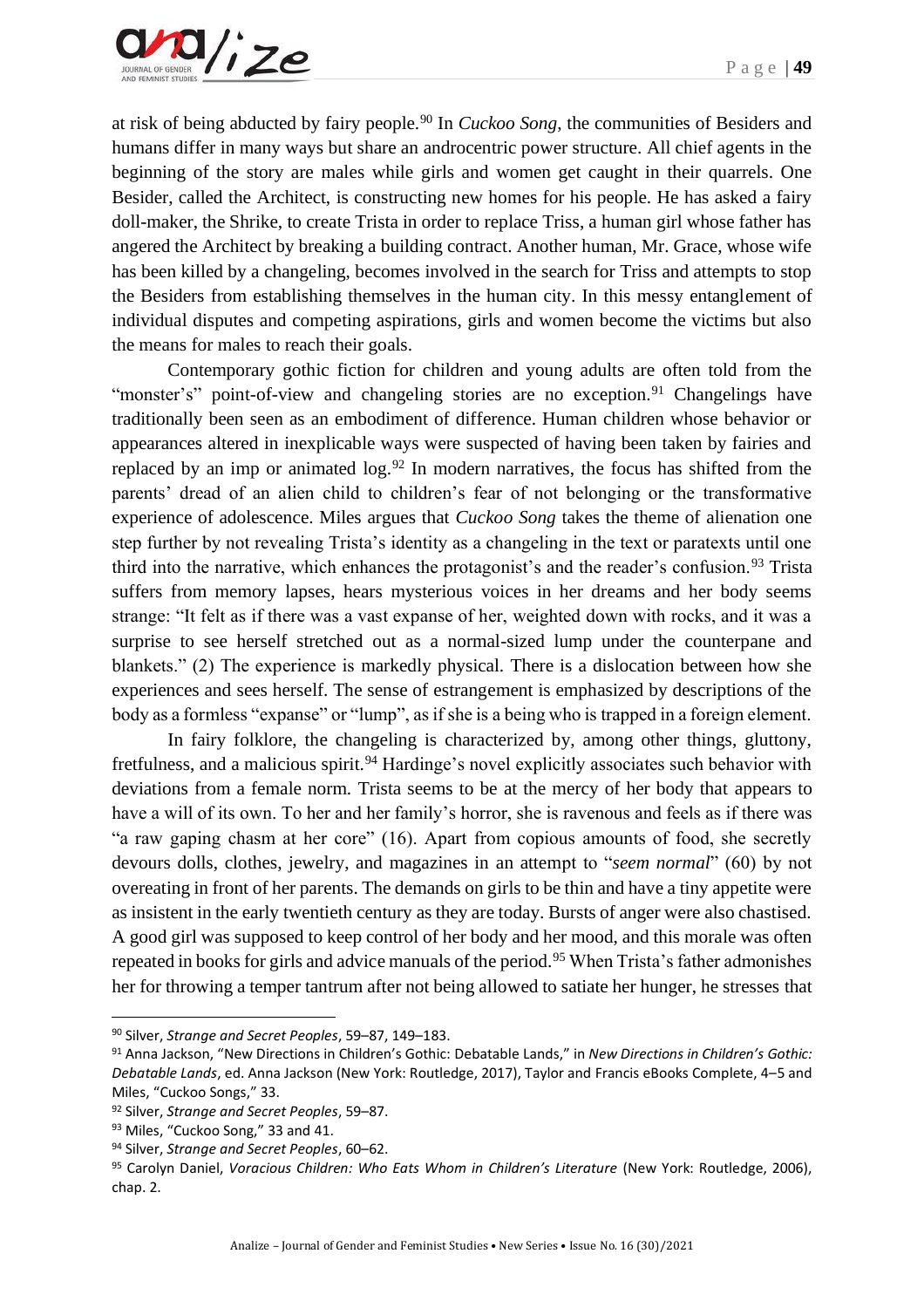

her actions are unfeminine: "'That sort of behavior was not something I expected from my Triss,' he said softly. 'My Triss is a sweet, quiet, well-behaved girl. She doesn't stamp and scream at the dinner table.'" (74) Her mother, too, declares her to be "a wild thing" (125) with a ferocious expression that should not be "in the face of my little girl" (125). The sweet little family girl is contrasted with a savage creature that is something other than a human child. By not affirming her parents' notion of docile femininity, Trista can neither be a proper girl nor their daughter.

Trista's attempts to behave in accordance with her family's expectations expose gender as a performance. In Judith Butler's words, gender is materialized through "a set of repeated acts within a highly rigid regulatory frame that congeal over time to produce the appearance of substance, of a natural sort of being".<sup>96</sup> Rather than being the expression of an inner, natural core, Trista's self is performed by repeating gestures that may make her pass as a girl. She is acting "how-to-be-Triss" (18) and her "Trissness closed in around her again, like cold, damp swaddling clothes" (64) but she constantly gets the words and movements slightly wrong. Being Triss is a role that does not suit her and neither, as it turns out, does it fit the real Triss. Any deviations from what her parents wish her to be is viewed as physical signs of illness and indirectly punished by the removal of things she enjoys or enforced stillness. Triss' display of giddiness or attempts at independence were pathologized by her parents and resulted in visits to doctors. Trista, too, describes her feelings of disorientation in medicalized terms, as physical illness, insanity or being not normal: "*I'm ill, I'm mad, I'm horrible, I have to get better.*" (78) Her parents take her on a virtual tour of doctors where contemporary psychoanalytical theories of repressed memories and female hysteria are introduced, thus alluding to the medicalized discourse on femininity of the time.<sup>97</sup>

The changeling functions as a catalyst within the family and reveals that all members are playing their parts in a dysfunctional drama, where Triss is supposed to be the good, sensitive girl and her younger sister Pen is cast as the black sheep.<sup>98</sup> The performative aspect of gender and family life is further underlined by the frequent use of similes mentioning paper, books, and scripts when describing Trista. She is literally depicted as a scripted being, powered by diary extracts and objects invested with the real Triss' memories. In the beginning, the name Triss feels familiar "like a book falling open on a much-viewed page" (1) and Trista performs the expected story. The changeling's borrowed identity and fluid subjectivity is displayed through the changing of names, representing different stages of selfhood: Triss – not-Triss – Trista. As is shown by the different designations, she is defined by her likeness to or difference from another girl that she both is and is not. In the same way, all family members keep up their roles out of habit or need. The parents' retelling of memories is described as "family folklore, recited […] in a solemn, ritual fashion" herding the girl's recollections "into the neat pens of their stories, until she no longer knew what she actually remembered" (83). In a final confrontation with her parents, when Trista exposes their lies, she feels as if she "had ripped out the remaining pages of the script, and had fallen off the ragged edge of the paper" (146). There is no going back to the old tales after that. The whole family have been repeating parts

<sup>96</sup> Judith Butler, *Gender Trouble: Feminism and the Subversion of Identity* (New York: Routledge, 1990), 33.

<sup>97</sup> Elaine Showalter, *The Female Malady: Women, Madness and Culture in England, 1830*–*1980* (New York: Pantheon Books, 1986).

<sup>98</sup> Miles, "Cuckoo Songs," 43.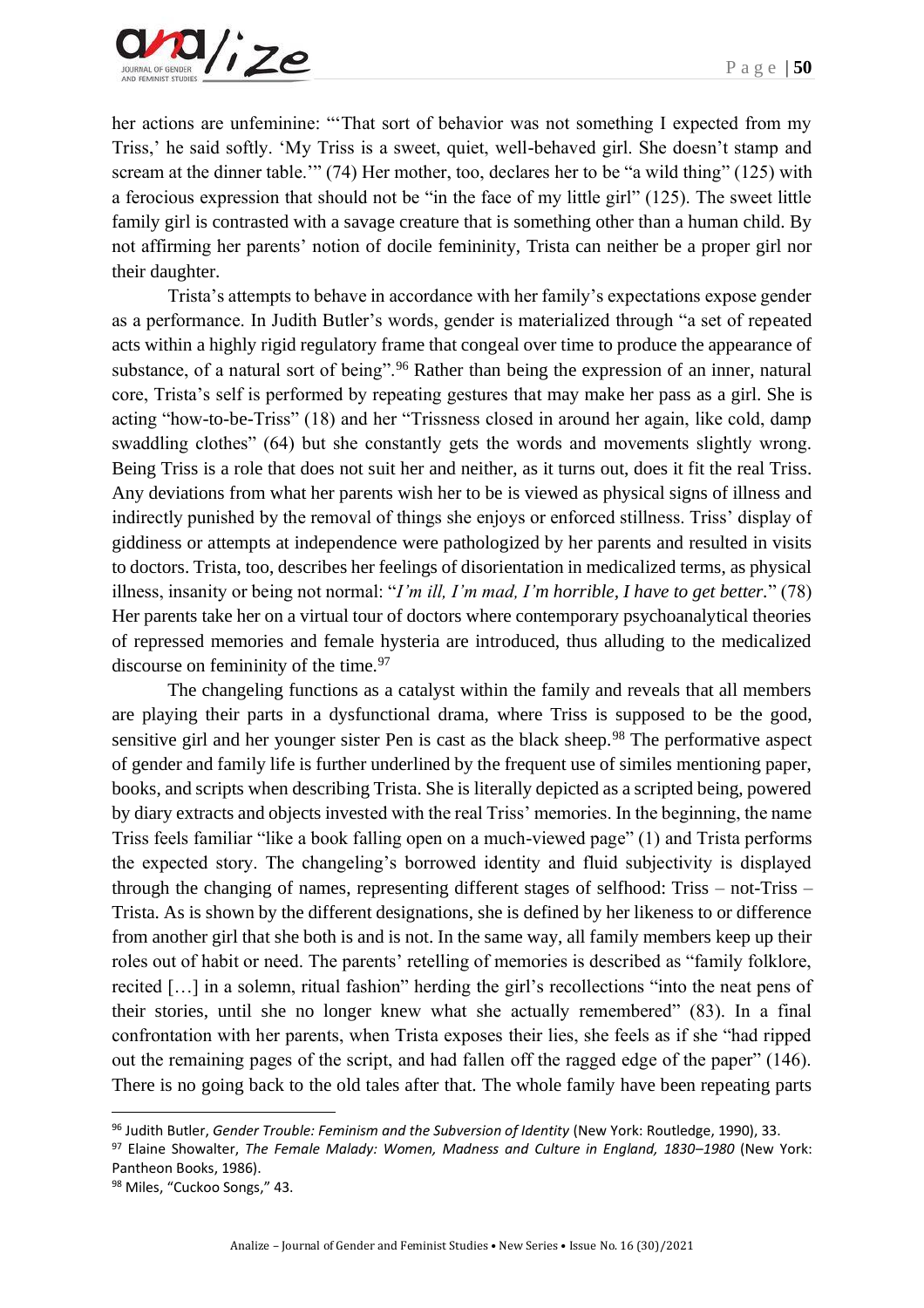

that they have grown out of, exposing the hollowness behind the respectable and harmonious facade.

The ideal of the sweet family girl is challenged both within the family and in society in *Cuckoo Song*. Whereas Trista's family has tried to stop time and the girls from growing up to avoid having to face their son's death in the war, his fiancé Violet has been transformed into a brazen modern woman. She has cut her hair, started smoking, wears knee length skirts and enjoys jazz, which are all tell-tale signs of the 1920s flapper.<sup>99</sup> Their mutual love of jazz creates an association between the new women and the Besiders. A fondness for music and dance also distinguishes fairy people and changelings in folklore.<sup>100</sup> The new woman of the fin-de-siècle was characterized by a greater visibility, independence, and mobility.<sup>101</sup> In Hardinge's novel, Violet is constantly in motion, riding through town on her motorcycle. Her vagabond life turns out to be another effect of fairy magic, which strengthens the link between Besiders, modernity and new women. If Violet stays more than a few hours in the same place, her surroundings grow cold and it starts to snow. The enforced movement, however, proves to be a lifestyle that suits her: "it turns out I love speed, motion and change too, without them I go stir crazy" (400). Her ability to embrace instability and transformation makes her open to the peculiarities of the fairy world as well as to bonding with estranged beings in human society, such as the rebellious Pen, traumatized war veterans or a changeling.

Violet becomes Trista's chief helper in her struggle to avoid being captured and to find the kidnaped Triss. There is a rapport between the two, based on the fact that they have both been designated as female others by their families and society. Through Violet, the parallel between Trista's alienation as a changeling and the experience of regular family girls exceeding established norms is made clear:

*I know, you woke up one day and found out that you couldn't be the person you remembered being, the little girl everybody expected you to be. You just weren't her anymore, and there was nothing you could do about it. So your family decided you were a monster and turned on you." Violet sighed, staring out into the darkness. "Believe me, I do understand that. And let me tell you – from one monster to another – that just because somebody tells you you're a monster, it doesn't mean you are.* (294)

Feeling like or being compared to a monster is yet another way of describing deviant femininity but, as is evident from the quote, this idea is also challenged. Several of Hardinge's novels describe how affirming that which makes the central character different and even shunned by the community, turns out to be the key to personal or communal salvation. According to Elizabeth Gilbert, accepting the metaphorical inner monster in *The Lie Tree* becomes "an act

<sup>99</sup> Abate, *Tomboys*, chap. 6.

<sup>100</sup> Silver, *Strange and Secret Peoples*, 75 and 168.

<sup>101</sup> Sally Ledger, *The New Woman: Fiction and Feminism at the Fin de Siècle* (Manchester: Manchester University Press, 1997), chap. 6; and Sarah Wintle, "Horses, Bikes and Automobiles: New Woman on the Move," in *The New Woman in Fiction and Fact: Fin de Siècle Feminism*, ed. Angelique Richardson & Chris Willis (Basingstoke: Palgrave, 2001), 66–78.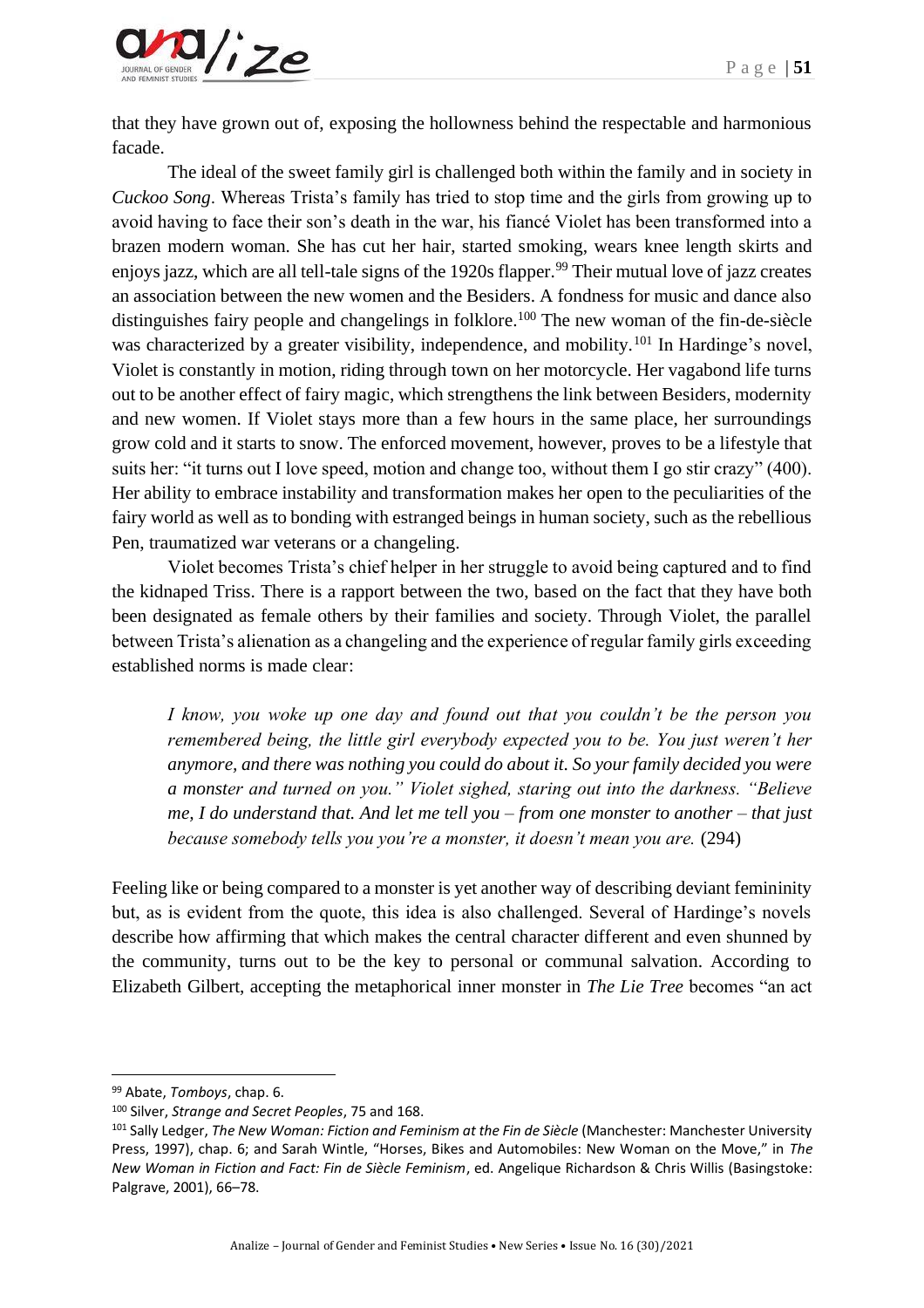

of liberation and empowerment" for the protagonist.<sup>102</sup> The exploration of different female scripts in *Cuckoo Song* brings about a similar reconsideration of the boundaries between proper and improper femininity but also between the human and non-human.

### **The Beauty of the Beast**

*Cuckoo Song* belongs to a tradition in children's and young adult literature that employs toys coming to life and other fantastical creatures to examine issues of subjectivity, gender and humanity.<sup>103</sup> Such fantasy narratives, according to Zoe Jaques, lend themselves to post-human interrogation: "By imagining 'beings' as operating beyond bodily or environmental constraint, children's fiction […] can offer sophisticated interventions into debates about what it means to be human or non-human and offer ethical imaginings of a 'post-human' world."<sup>104</sup> The stories contain playful explorations of and alternate ways of relating to the more-than-human by blurring or exceeding conventional boundaries. Dolls coming to life operate in "a liminal space between inanimate object and living subject".<sup>105</sup> While looking like a human, the doll's existence is grounded in the non-human material of its form. A doll body can be more or less agile and endurable than organic flesh, depending on what it is made of. Nor does the puppet grow old and die in the same way as humans. It simply ceases to exist when its corporeal substance is destroyed or its energy source runs out.<sup>106</sup> Children's stories about toys coming to life have traditionally been used to explore the characteristics of humanity. As Jaques has pointed out, narratives about animated dolls both mimic and parody notions of humanness. They comment "not only on the border between the human and the inhuman but also on those binaries by which humanity is restricted".<sup>107</sup> Dolls come to life according to gendered, agespecific human scripts and in, for example, Carlo Collodi's classic *The Adventures of Pinocchio* (1883), the metamorphosis of the wooden puppet into a real human boy contrasts ideas of amoral, animalistic boyhood with the humanness of the responsible and productive adult male.<sup>108</sup> As this example makes clear, such stories also examines the establishing of boundaries within humanity and processes of dehumanization.

Hardinge's novel utilizes a range of images to examine the non-human, that at the same time address a fear of otherness. As Miles has observed, Trista is frequently described in terms

<sup>102</sup> Gilbert, "The Lures and Limitations," 143. The monstrous feminine is a familiar trope in both feminist theory and children's literary studies, from the seminal Sandra Gilbert & Susan Gubar, *The Madwoman in the Attic: The Woman Writer and the Nineteenth-Century Literary Imagination* (New Haven: Yale University Press, 1979) to modern interpretations of YA horror stories, e.g. June Pulliam, *Monstrous Bodies: Feminine Power in Young Adult Horror Fiction* (Jefferson: McFarland & Company, Inc., Publishers, 2014).

<sup>103</sup> See e.g. Lois R. Kuznets, *When Toys Come Alive: Narratives of Animation, Metamorphosis and Development* (New Haven: Yale University Press, 1994); and Beverly Lyon Clark & Margaret R. Higonnet, ed., *Girls, Boys, Books, Toys: Gender in Children's Literature and Culture* (Baltimore: John Hopkins University Press, 1999).

<sup>&</sup>lt;sup>104</sup> Zoe Jaques, *Children's Literature and the Posthuman: Animal, Environment, Cyborg (New York: Routledge,* 2015), 5.

<sup>105</sup> Anna Panszczyk, "The 'Becoming' of Pinocchio: The Liminal Nature of Collodi's Boy-Toy," *Children's Literature* 44 (2016): 192, Project MUSE.

<sup>106</sup> Kuznets, *When Toys Come Alive*, 24–33; and Jaques, *Children's Literature*, 209–214.

<sup>107</sup> Jaques, *Children's Literature*, 214.

<sup>108</sup> Jaques, *Children's Literature*, 213–219; and Panszczyk, "The 'Becoming' of Pinocchio," 212–216.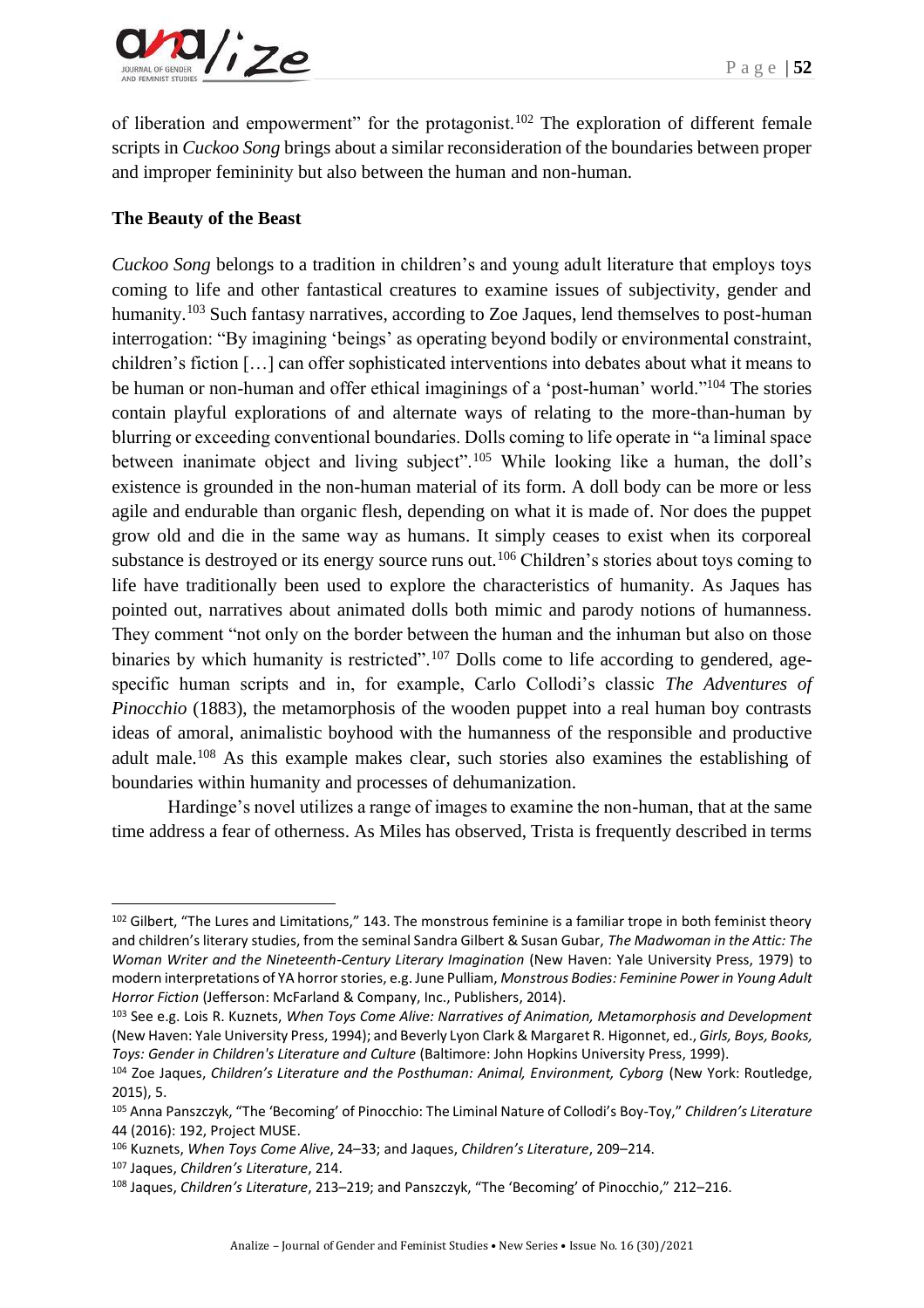

of holes and disintegration, which serves as a metaphor for the fragmented modern subject.<sup>109</sup> Her shattered sense of self is embodied in the amalgam material and continuous break-up of her "makeshift body" (317). According to Lois R. Kuznets, a central concern of toy narratives is anxiety about being "real", defined as being "an independent subject or self rather than an object or submitting to the gaze of more powerfully real and potentially rejecting beings".<sup>110</sup> Being real is here closely associated with a humanist concept of the individual, as an autonomous, unified subject grounded in a common human core.<sup>111</sup> In *Cuckoo Song*, experiences of fragmentation and hybridity are in a similar vein connected with the non-human and initially regarded as abnormal or monstrous. Supernatural occurrences and non-normative behavior are intertwined. When Trista's dolls start to talk, they mirror her fears of not belonging and being abnormal, screeching "Who do think you are? This is *my* family" and "You're not right!" (22) In panic, she breaks the doll and the whole experience makes her feel "like a monster" (24) and murderer. Trista is trying to tell herself that the magical events are not real and by ignoring them everything will return to normal. However, the insight that she is merely an animated doll and not the girl she has believed herself to be, also brings the realization that in the eyes of society, her family and herself "[s]he was the monster" (118). The confrontation with her otherness forms the basis of a new agency and a defiant affirmation of being: "Even if I'm not Triss, I'm still real! I'm still somebody, even if I don't have a name!" (119) Thereby, the narrative challenges the humanist subject's prerogative of being real and launches an exploration of the more-than-human.

The animated doll in *Cuckoo Song* is not a toy and in contrast to Pinocchio she is never transformed into a human, but she exists in a similar liminal condition as the lifelike puppet. Trista's hybrid character consists of a physical frame made from dead plant material that has been animated by Triss' human memories and emotions. Her non-human origin is revealed when she loses control or parts of herself. Strands of hair turn into leaves, cobwebs come out of her eyes instead of tears and she grows thorns under threat. The semblance of humanity vanishes and the organic fragments that she is made of reassert themselves. Humanness, like gender, is exposed as performative and must be kept under tight reins. As long as Trista primarily identifies with humans, the plant material inside her seems to have an agency of its own, ripping through her and moving the body as if she was possessed:

*Not-Triss rolled on the bench, laughing with the creak and thrash of a forest in a gale. She laughed until the windows rattled and the flames of the hearth dipped and quivered. Words came from her mouth, but they were not hers, nor could the voice that spoke them be mistaken for human.*

'*Oh, we are the leaves of the Perspell wood That grew before old London stood Yet never have we seen a sight so strange As eggshell stew pots on the range.'* (165)

<sup>109</sup> Miles, "Cuckoo Song," 42–43 and 48. Miles suggests that T. S. Eliot's "The Hollow Men" (1925) functions as a central intertext in *Cuckoo Song*. Both works comment on the spiritual hollowness of interwar society and the trauma of the war experience.

<sup>110</sup> Kuznets, *When Toys Come Alive*, 2.

<sup>111</sup> Cf. Robyn McCallum, *Ideologies of Identity in Adolescent Fiction: The Dialogic Construction of Subjectivity* (New York: Garland Publishing 1999), 4–7.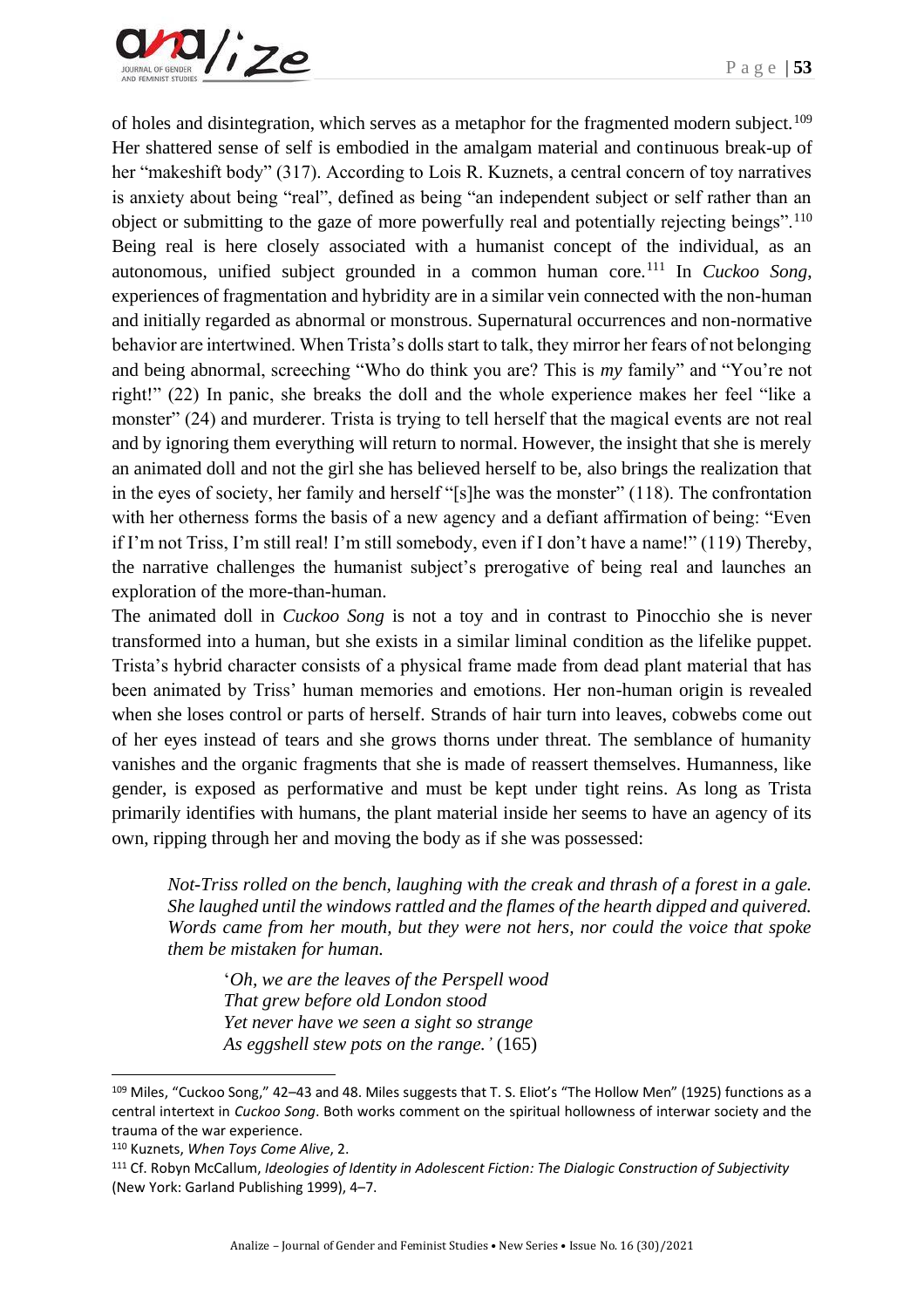This incident takes place when Mr. Grace exposes Trista as a changeling, using a test of cooking food in eggshells familiar from folklore.<sup>112</sup> Whereas the test in traditional fairy stories forces the changeling to reveal its true form, it underlines Trista's hybridity in Hardinge's novel. The scene describes how the leaves take over her body and speak of ancient times before Trista existed, thereby playing with traditional binaries such as body and mind, nature, and culture. There seems to be a rift between the material frame and the human consciousness, where her feral side embodies raw emotion, likened to storm, noise and wilderness. When an anguished Trista lashes through the town, she lets out a wail "that was not one a human girl could have produced. In it she heard the splintering lament of wind-felled trees, the steel cacophony of gulls, the whining note at the heart of the storm" (118). Her voice sounds of natural forces, expressing feelings of sadness and rage, while simultaneously codifying these emotions as unfeminine and inhuman.

Fairies have traditionally been related to primordial, amoral nature. In nineteenthcentury England, they were considered to be a savage folk bent on mischief and unable to feel compassion. In Silver's words, "they lacked the civilized virtues, behaving like children (the Victorian 'little savages') or like the mob".<sup>113</sup> The Besiders, too, can be malicious and show little care for human suffering. Although at least the Architect and the Shrike are capable of intellectual feats and magnificent craft, the majority seem to be driven by primitive urges. They act like a mob "with hard, childlike and multicolored" (213) eyes when they encircle, pinch and taunt Trista and her sister Pen. Afterwards the fairy children are compared to animals: "Drop a wounded bird into a box of kittens … and what you see will not be pretty. They are just doing what they do." (224) The Besiders may act cruelly but it is out of instincts rather than vicious intent. Even if they are living in a city, the fairy people are far from civilized according to human norms. Their presence triggers similar instincts in Trista and sets "her blood alight" (296). Her non-human body responds to their kinship.

The realization that she is not human liberates Trista's mental and physical faculties, simultaneously generating a reevaluation of monstrosity. As she becomes aware of her nonhuman origin, her surroundings take on a new shape: "It was as if she was letting herself see with her true eyes for the first time, no longer trying to convince herself that everything looked normal." (120) Rather than primarily being a subject of fear, the non-human brings an array of possibilities. Trista notices that her physique is stronger and more supple than human limbs, and she learns how to use the thorns to her advantage. When joining in a nightly fairy pursuit, she experiences feelings of comradery and elation:

*Trista gave chase, trusting to instinct, toe and claw. She felt her hair stream with each leap, the wind chilling her clenched teeth. Her heart beat hard but did not seem to matter, like a loose oddment rattling in a forgotten drawer. […] Occasionally she caught a flash of lichen-colored eyes, or teeth bared in a grin of fellowship. She tasted snowflakes and realized that her mouth was open, that she was laughing.* (376)

<sup>112</sup> Silver, *Strange and Secret Peoples*, 65; and D. L. Ashliman, "Changelings: An Essay," last modified 1997, accessed June 14, 2021, https://www.pitt.edu/~dash/changeling.html#eggshells.

<sup>113</sup> Silver, *Strange and Secret Peoples*, 150.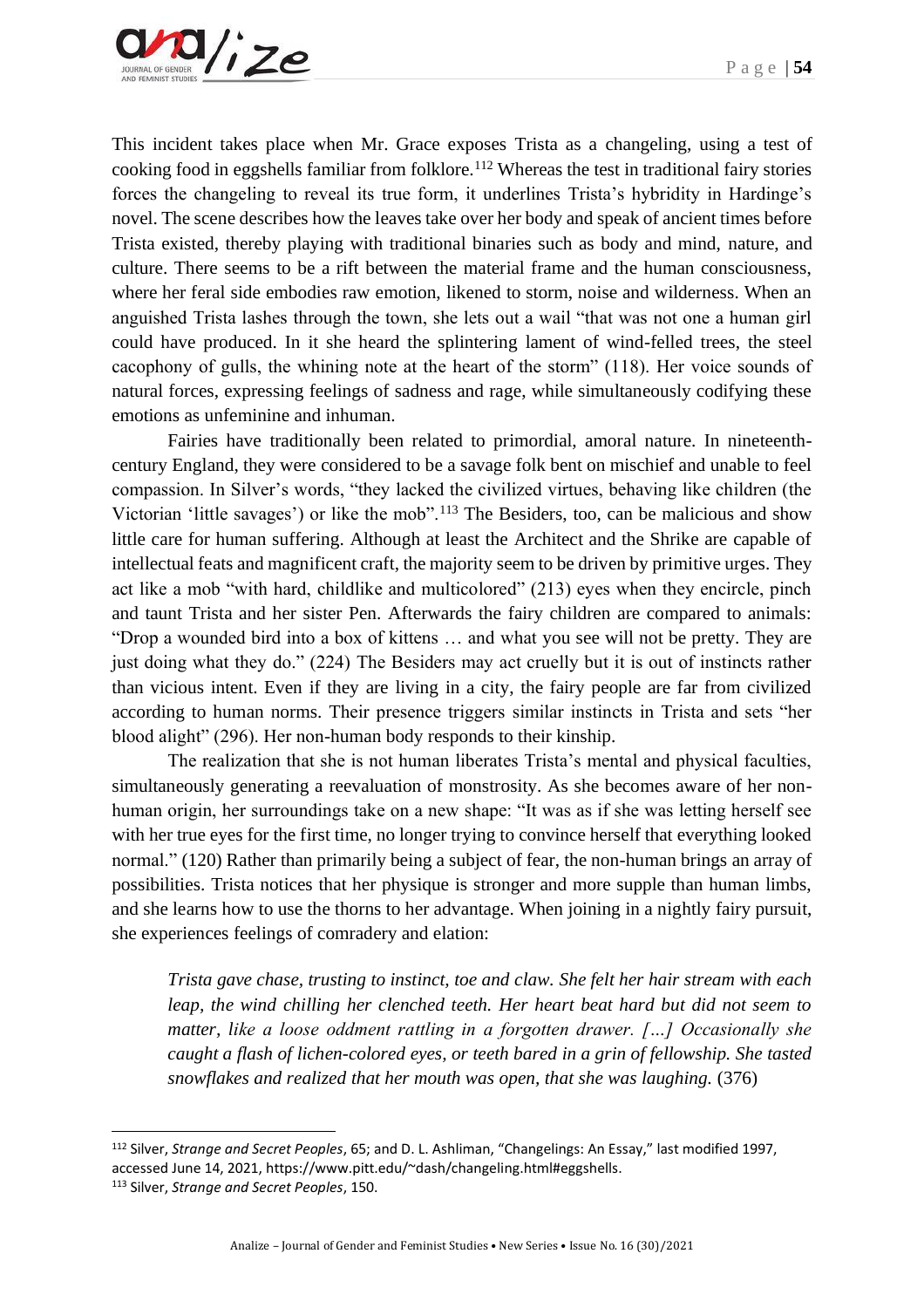Relying on her feral side allows Trista to perform exhilarating feats. The non-human is still associated with physicality, instinct and emotion but it is no longer a threat to her sanity or sense of self. Nor is monstrosity merely the other or opposite of humanity. It is a different state of being, defined by its own terms. The liminal stage between human and non-human becomes an empowering position, that lets Trista see the world from a double perspective: "The thorny part of Trista's heart gave a skip of malicious satisfaction. She could not help it. But there was another part of her that watched him with sadness and pity. She could not help that either." (326) Trista is still divided between different impulses, but the two sides co-exist and allow a wider range of emotion. Unlike the fairies in folklore, she is capable of both spiteful anger and compassion.

*Cuckoo Song* deals with common themes in books for young adults such as growing up, coming to terms with your family and finding your place in the world. Robyn McCallum has argued that the majority of children's and young adult literature "valorize the capacity to act independently of social restraint and, in doing so, assume humanistic concepts of individual agency".<sup>114</sup> Trista's final confrontation with the Architect is described as an opportunity to take action on her own and find her authentic self: "*Now there's nobody to judge me, to tell me about myself. Nobody to impress, nobody to disappoint. Now is the time I found out who I am.*" (372) When no longer being held back by other people's expectations, a true core can be unraveled. Hardinge's novel problematizes the notion of a unique and unified self through the changeling motif, but at the same time maintains the importance of self-discovery as if there is a true self that can be known. The climatic end scene hinges on Trista having something that is solely her own to stop the disintegration of her body:

*But what did she have that was hers? Her hair was leaves, her body fragments of another's life. Everything she had was borrowed […]. She was litter and leavings, not a person in her own right.*

*"But I am a person!" she wailed, the room throwing back derisive echoes. "I'm real! I am! I have a name!"* (393)

Once more she asserts her personhood, and her sense of self is tied to having a name of her own. This self, however, can hardly be said to be unified or even entirely human. The name forms the center, loosely holding together a being of fragments, leaves and loans. In a parallel to Pinocchio, Trista does become a real girl, but she broadens the notions of girlhood, humanity and possibly even realness in the process.

## **A Post-Human Ethic**

The reassessment of gender and humanity in *Cuckoo Song* simultaneously involves a reconsideration of a dichotomous world view, often encoded into the battle between good and evil in the fantasy genre. According to Margery Hourihan, the narrative pattern of traditional fantasy and adventure stories serves a conservative agenda by naturalizing patriarchal and imperialistic power formations. These narratives underscore the supremacy of the male, white, autonomous, and rational hero, while at the same time supporting a dualistic understanding of

<sup>114</sup> McCallum, *Ideologies of Identity*, 257.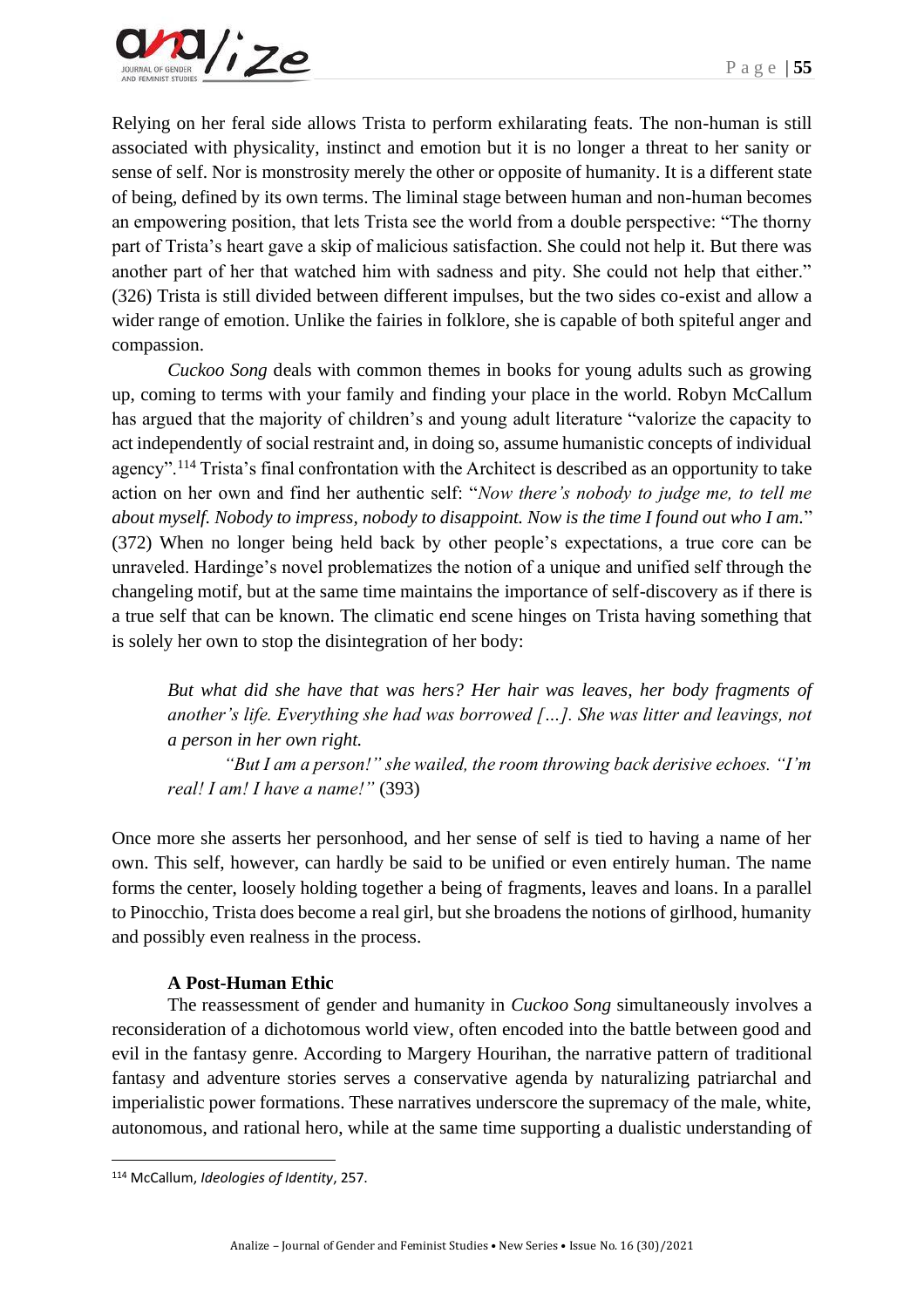

the world with clear boundaries between men and women, human and animals, and good and evil. <sup>115</sup> Many modern fantasy novels work both within and against the traditional hero story, altering the conventional hero markers as well as the narrative arc.<sup>116</sup> In *Cuckoo Song*, Trista's hybridity lets her shift between a human and non-human outlook on the world. Her dual position conveys a more complex moral understanding and the realization "that good men sometimes did terrible things" (170). The main conflict in the novel is not between good and evil, or human and non-human. It is between people who divide the world into sharp opposites and those who tolerate more fluid boundaries.

The changeling juxtaposes the non-human with humans that have been represented as the other in Western society, like women, children, and foreign people. Thereby, the narrative sheds light on practices of othering, and the gendered, racialized and age-specific norms underlying human life. The main adversary of the fairies is the rational Mr Grace, who has many of the hero's characteristics described by Hourihan.<sup>117</sup> Whereas the Besiders are "inbetween folk" (228), Mr. Grace cannot grasp the physical hybridity or varying moral of the fairy people. He is a tailor and scissors, the tools of his trade, represent his dualistic mindset: "scissors are really intended for one job alone – snipping things in two. Dividing by force. Everything on one side or the other, nothing in between." (218) His world view reflects the patriarchal and anthropocentric values that Hourihan found in many conventional fantasy and adventure tales. To Mr. Grace, there is a clear-cut division between good and bad creatures. While many of the other characters develop an ability to see the world from more than one side, he is set in his view of changelings and fairies as callous monsters. Mr. Grace dehumanizes Trista, calls her "it" and claims that "it doesn't feel pain the way we do; it doesn't feel fear. However much it screams, none of it is real" (170). Trista's panic when he tries to throw her on a fire strongly contradicts his claim. To Mr. Grace, Trista and the Besiders represent absolute otherness and they need to be annihilated for the greater good of society. When faced with his disdain, Trista once more becomes "the miserable child-monster" (381) and she cannot be anything else in his eyes. Her dealings with the Besiders, in contrast, are based on a feeling of recognition. They share the experience of being treated like monsters. Although Trista still finds the Besiders "terrifying", she acknowledges the possibility that "some of them were harmless, or helpless, or stupid, or just too young to realize what they were doing" (224). She no longer sees them as an indefinable evil mob but as a group of individuals, capable of both good and bad.

Through the resolution of the struggle, the narrative formulates a post-human ethic underlining all creatures' equal right to life, based on a shared capacity for suffering and fear of extinction. The conclusion of *Cuckoo Song* sees humans and fairies enter a reluctant truce,

<sup>115</sup> Margery Hourihan, *Deconstructing the Hero: Literary Theory and Children's Literature* (London: Routledge, 1997), 15–38.

<sup>116</sup> See e.g. Hourihan, *Deconstructing the Hero,* chap. 5; Leah Phillips, "Mythopoeic YA: Worlds of Possibility," in *Beyond the Blockbusters: Themes and Trends in Contemporary Young Adult Fiction*, ed. Rebekah Fitzsimmons & Casey Alane Wilson (Jackson: University Press of Mississippi, 2020), ProQuest Ebook Central; and Caitlin Herington, "'You Wish to Have the Curse Reversed?' Traditional Narrative Motifs of Gender Reconfigured in Bujold's *Chalion* Novels," in *Biology and Manners: Essays on the Worlds and Works of Lois McMaster Bujold*, ed. Regina Yung Lee & Una McCormack (Liverpool: Liverpool University Press, 2020), 55–70. <sup>117</sup> Hourihan, *Deconstructing the Hero*, 58–106. Miles, "Cuckoo Songs," 45–46, compares Mr Grace to a traditional monster hunter, in particular to Van Helsing in Bram Stoker's *Dracula* (1897).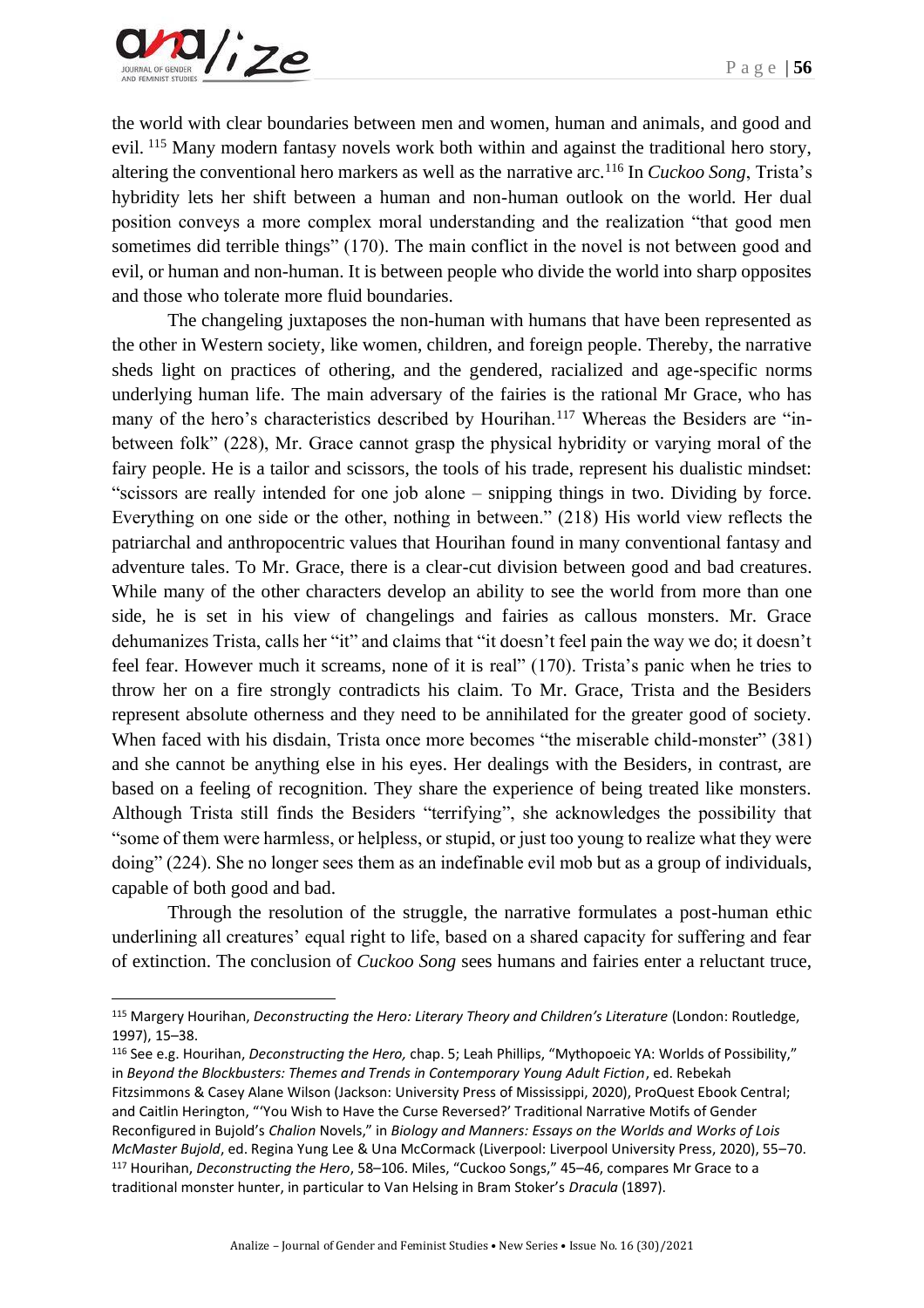

enabling the survival of both groups. This does not involve an assimilation of the other or the elimination of difference. Although the novel is set in interwar Britain, it can also be seen as a comment on the ongoing migrant crisis in Europe, which began the same year as the novel was published. The Besiders arrive in Trista's town by boat and live in "a refugee camp" (222). Reading the Besiders as a direct metaphor for contemporary refugees, of course, is not unproblematic, considering the fairies' non-human and supernatural characteristics. Such an interpretation run the risk of confirming stereotypes of foreign people as irredeemably alien or less civilized. When discussing the relation between fantasy literature and real-life events it is, as Anna Jackson has stressed, important to consider "the limits of allegory".<sup>118</sup> A fantasy creature will at least partly follow the logic of the literary tradition and, in the case of Hardinge's novel, a fairy will still primarily be a fairy. At the same time, the depiction of the Besiders as refugees raises more general questions of the human capacity to live with or tolerate difference, and the need to acknowledge the others' right to be. Even if the Besiders disappear from view, they remain in a secret space in the newly constructed railway station in the city, as if to emphasize the strangeness, instability and movement at the center of human life.

In the final confrontation with the Architect, Trista shows what she is made of. By pretending to be a meek, frightened girl she tricks her adversary into letting down his guard, while her supple and briary body allows her to escape his assault. It is her experiences of both worlds and her ability to utilize this double knowledge that brings about the feat. Only by going beyond binaries and adding some thorns to the sweet recipe of girlhood can a happy ending be reached. In a parallel to the Besiders, though, Trista is not fully integrated into the society that has previously shunned her. She and Violet are still outsiders, but their vagrant lifestyle is now a choice affirming the inevitability of change:

*"We're like ghosts," she said aloud, feeling sad. "The real world goes on – jobs and families and newspaper stories – and we're outside it."*

*"No, we're not," said Violet, with surly defiance. "They're the ghosts. […] Trying to cling to the past, to the way things were, pretending nothing has changed. Everything changes and breaks and stops fitting […]."* (408–9)

The patchwork changeling and the new woman will keep haunting everyday existence on their motorcycle, blurring borders and challenging stasis. And that, in the final words of the novel, is wonderful.

#### **Bibliography**

Abate, Michelle Ann. *Tomboys: A Literary and Cultural History*. Philadelphia: Temple University Press, 2009.

Ashliman, D. L. "Changelings: An Essay." Last modified 1997. Accessed June 14, 2021. https://www.pitt.edu/~dash/changeling.html#eggshells.

<sup>118</sup> Jackson, "New Directions," 8.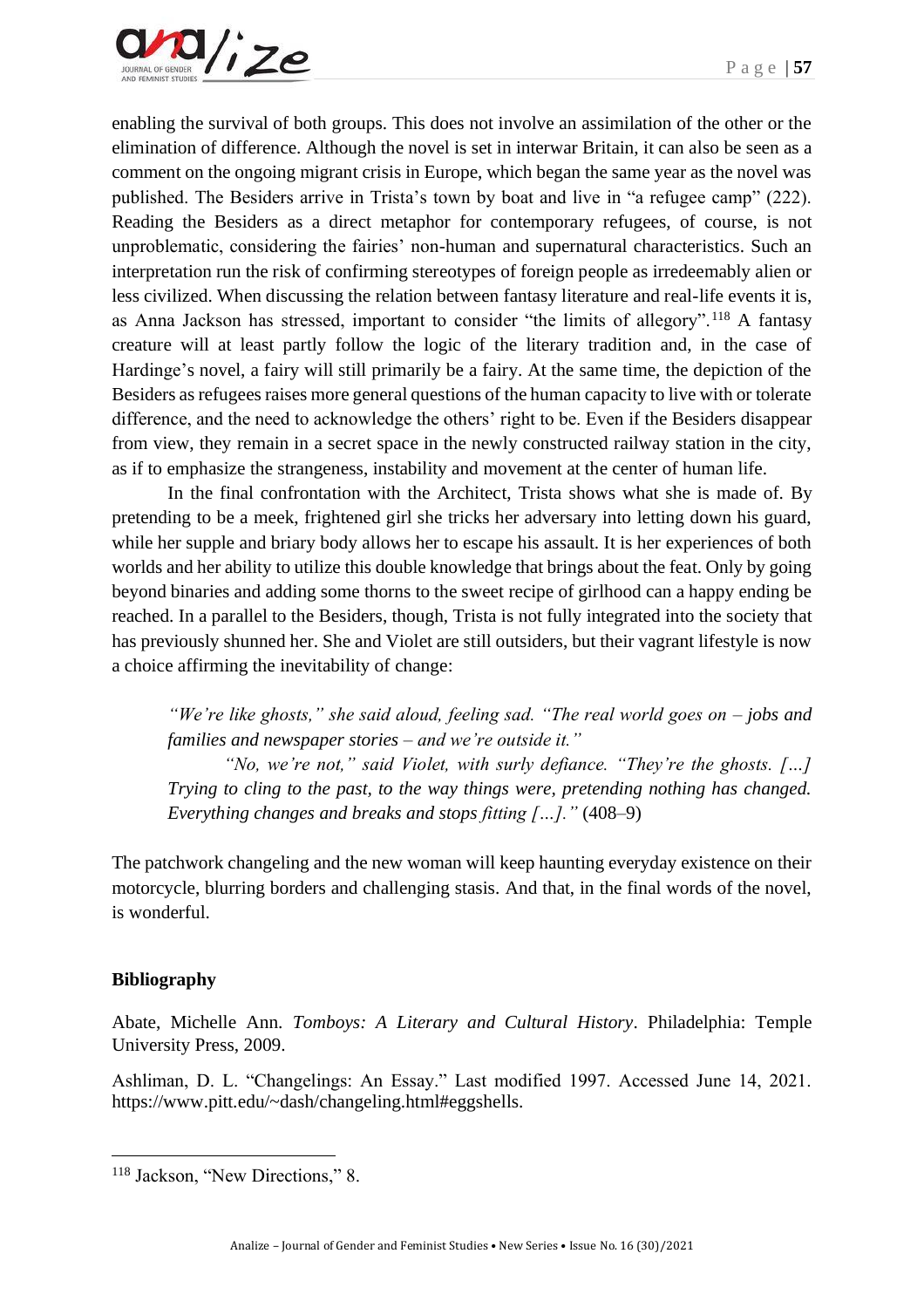

Butler, Judith. *Gender Trouble: Feminism and the Subversion of Identity*. New York: Routledge, 1990.

Clark, Beverly Lyon & Margaret R. Higonnet, ed. *Girls, Boys, Books, Toys: Gender in Children's Literature and Culture*. Baltimore: John Hopkins University Press, 1999.

Daniel, Carolyn. *Voracious Children: Who Eats Whom in Children's Literature.* New York: Routledge, 2006.

Dobrin, Sidney I. & Kenneth B. Kidd. "Introduction: Into the Wild." In *Wild Things: Children's Culture and Ecocriticism*, edited by Sidney I. Dobrin & Kenneth B. Kidd, 1–15. Detroit: Wayne State University Press, 2004.

Falconer, Rachel. *The Crossover Novel: Contemporary Children's Fiction and Its Adult Readership.* New York: Routledge, 2009. Proquest Ebook Central.

Foster, Shirley & Judy Simons. *What Katy Read: Feminist Re-readings of Classic Stories for Girls.* London: Macmillan, 1995.

Gilbert, Elizabeth E. J. "The Lures and Limitations of the Natural Sciences: Frances Hardinge's *The Lie Tree*." In *Representations of Science in Twenty-First-Century Fiction: Human and Temporal Connectivities*, edited by Nina Engelhardt & Julia Hoydis, 133–150. Cham: Palgrave Macmillan, 2019. ProQuest Ebook Central.

Gilbert, Sandra & Susan Gubar. *The Madwoman in the Attic: The Woman Writer and the Nineteenth-Century Literary Imagination.* New Haven: Yale University Press, 1979.

Grzegorczyk, Blanka. *Discourses of Postcolonialism in Contemporary British Children's Literature.* New York: Routledge, 2014. Taylor and Francis eBooks Complete.

Hardinge, Frances. *Cuckoo Song*. London: Macmillan Children's Books, 2018.

Herington, Caitlin. "'You Wish to Have the Curse Reversed?' Traditional Narrative Motifs of Gender Reconfigured in Bujold's *Chalion* Novels." In *Biology and Manners: Essays on the Worlds and Works of Lois McMaster Bujold*, edited by Regina Yung Lee & Una McCormack, 55–70. Liverpool: Liverpool University Press, 2020.

Hourihan, Margery. *Deconstructing the Hero: Literary Theory and Children's Literature.*  London: Routledge, 1997.

Jackson, Anna. "New Directions in Children's Gothic: Debatable Lands." In *New Directions in Children's Gothic: Debatable Lands*, edited by Anna Jackson, 1–15. New York: Routledge, 2017. Taylor and Francis eBooks Complete.

Jaques, Zoe. *Children's Literature and the Posthuman: Animal, Environment, Cyborg.* New York: Routledge, 2015.

Kokkola, Lydia. "Critical Plant Studies and Children's Literature." In *The Edinburgh Companion to Children's Literature*, edited by Clémentine Beauvais & Maria Nikolajeva, 274–280. Edinburgh: Edinburgh University Press, 2017.

Kuznets, Lois R. *When Toys Come Alive: Narratives of Animation, Metamorphosis and Development.* New Haven: Yale University Press, 1994.